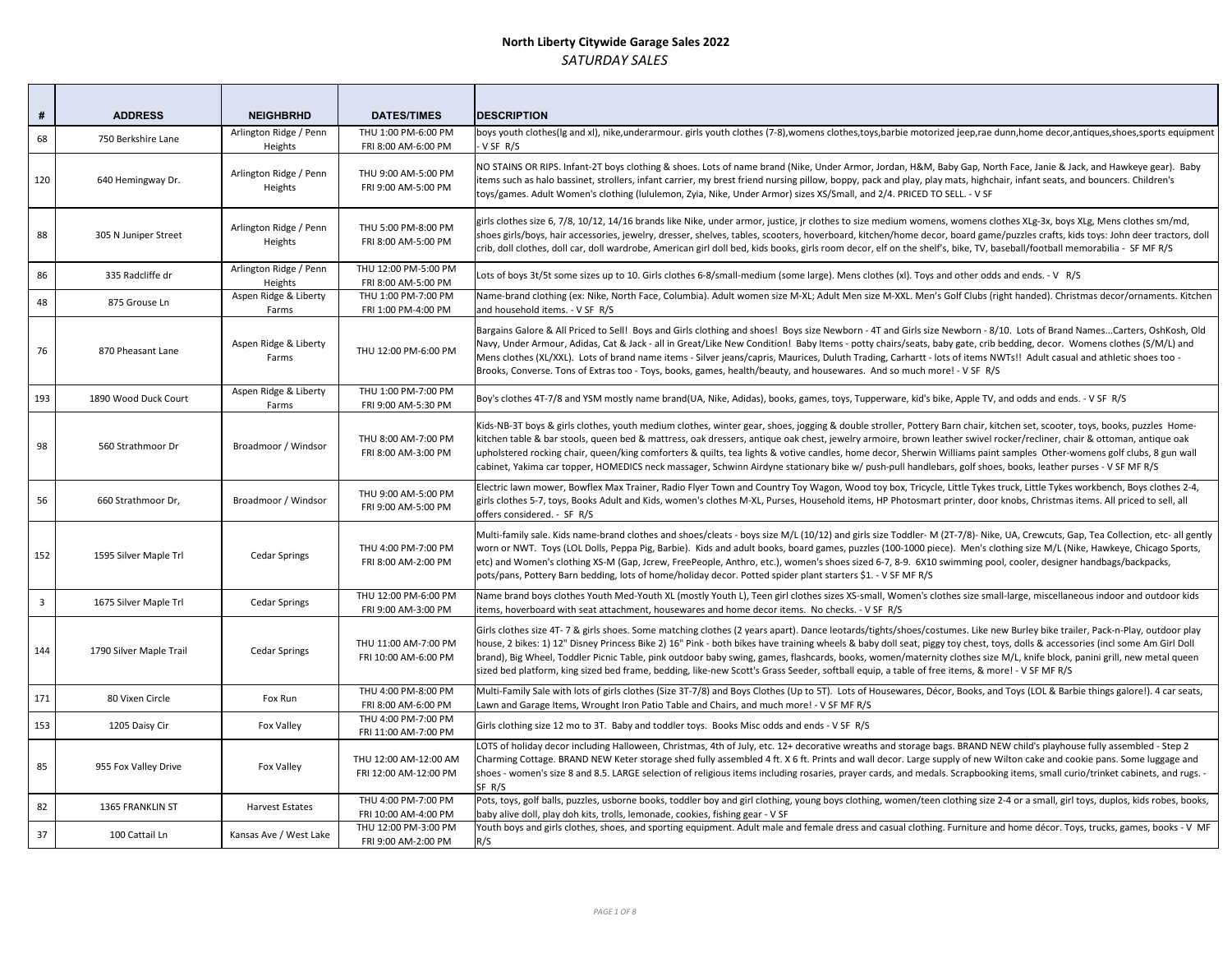| #   | <b>ADDRESS</b>           | <b>NEIGHBRHD</b>                  | <b>DATES/TIMES</b>                                                   | <b>DESCRIPTION</b>                                                                                                                                                                                                                                                                                                                                                                  |
|-----|--------------------------|-----------------------------------|----------------------------------------------------------------------|-------------------------------------------------------------------------------------------------------------------------------------------------------------------------------------------------------------------------------------------------------------------------------------------------------------------------------------------------------------------------------------|
| 87  | 3805 Stoney Pointe Ln NE | Other / None of These             | THU 8:30 AM-6:00 PM<br>FRI 8:30 AM-2:00 PM                           | Huge baby sale! Boys clothes NB-5; Girls clothes NB-18 months; Baby/Toddler shoes: Mat<br>Baby bathtub; NEW Nanit Plus baby monitor; Swing; Pack n play; Stroller; Door jumper; T<br>Basketball Hoop; Plastic swimming pool; Women's clothes (S/M) and shoes size 7/8; Mer<br>w/mounting; Large dog kennel; Artificial Christmas trees; Kitchen gadgets; George Forem               |
| 177 | 350 E Penn St            | Penn Meadows                      | THU 12:00 PM-7:00 PM<br>FRI 8:00 AM-5:00 PM                          | Set of couches, Queen size bed, men clothing size L/XL under armour brands, women clo                                                                                                                                                                                                                                                                                               |
| 166 | 440 Carlyle Dr           | Arlington Ridge / Penn<br>Heights | THU 8:00 AM-12:00 PM<br>FRI 8:00 AM-12:00 PM<br>SAT 8:00 AM-11:00 AM | Please stop by for refreshments at the kids Lemonade stand and browse for some deals.<br>boosters, toys. Unicorns, Barbies, Star Wars and a small Barbie Doll House. Men's tops/b<br>Loft, Express, VM): casual/workout, jeans, coats, sweaters, tops, skirts, pants, blazers, sw                                                                                                   |
| 134 | 215 N Juniper St         | Arlington Ridge / Penn<br>Heights | THU 7:30 AM-12:30 PM<br>FRI 7:30 AM-3:00 PM<br>SAT 7:30 AM-1:00 PM   | Girls: Tons of girls clothing from newborn to youth medium. Lots of girls shoes. Teenag<br>Womens clothing sizes small to large as well as womens shoes, purses, and shoes. Hock<br>playhouse. Other miscellaneous items available. - V SF R/S                                                                                                                                      |
| 112 | 285 N Juniper St         | Arlington Ridge / Penn<br>Heights | THU 11:00 AM-5:30 PM<br>FRI 10:30 AM-4:00 PM<br>SAT 8:00 AM-12:00 PM | Little Girls clothes! Some new with tags. Size 2T-10/12kids. Heavy in sizes 5-8. So many g<br>coordinating sets and two of a lot of things. Nike, Under Armour, Iowa Hawkeye. Lots of<br>and mens clothes. Womens smalls and mediums business casual, and Iowa Hawkeye. Siz<br>Housewares, nursery decor and more. - V SF R/S                                                       |
| 11  | 370 N Juniper St         | Arlington Ridge / Penn<br>Heights | THU 2:00 PM-7:00 PM<br>FRI 9:00 AM-7:00 PM<br>SAT 8:00 AM-11:00 AM   | Kids clothes: Girls clothes Newborn - 6 year old. Boys newborn - 2T. Special occasion dres<br>dolls, barbies, My little pony, Littlest Pet Shop, and ImaginX toys. Fischer Price Power Wh<br>scooters. Furniture kid's desks (2), storage bench, wine rack, coffee table, and end table.<br>kids activity kits. - V SF MF R/S                                                       |
| 52  | 380 N Juniper St         | Arlington Ridge / Penn<br>Heights | THU 2:00 PM-8:00 PM<br>FRI 8:00 AM-7:00 PM<br>SAT 8:00 AM-11:00 AM   | Boys and Girls baby clothes (newborn to 12 months), Girl clothes (18 months, 24 months<br>Gap, Nike, Under Armour, Children's Place, Gymboree, Old Navy, and Iowa Hawkeyes. Ch<br>blankets, toys, sleep sacks, hair bows, socks, bowls and cups, bedding, hats, mittens/glov<br>décor, chairs, pet carrier, gate, and various housewares. - SF MF R/S                               |
| 95  | 665 Penn Ridge Dr        | Arlington Ridge / Penn<br>Heights | THU 9:00 AM-4:00 PM<br>FRI 9:00 AM-4:00 PM<br>SAT 8:00 AM-10:00 AM   | Selling lots of girl clothes. 3T to 6-7 and some youth small. Lots of 4T, 4-5, 5, 5-6 sizes. Ho<br>opening Thursday 9am to 4pm and Friday 9am to 4pm. Will be opening on Saturday from                                                                                                                                                                                              |
| 69  | 720 Penn Ridge Dr        | Arlington Ridge / Penn<br>Heights | THU 10:00 AM-7:00 PM<br>FRI 9:00 AM-7:00 PM<br>SAT 8:00 AM-2:00 PM   | Baby swing, Ergo carrier, activity saucer, walker, Nutribullet, Dr. Seuss nursery, & toys. P<br>women's S-L, shoes size 8-9; men's M-L, shoes 9-11, girls newborn-7, shoes: newborn-1;<br>Carters, Osh Kosh, Nike, Adidas, UA, & Columbia. Barbies, babies, Nerf, board games, Dis<br>coffee table, pictures, vases, blankets, holiday decor, kitchen supplies, electric teapot, ma |
| 90  | 745 Yorkshire Street     | Arlington Ridge / Penn<br>Heights | THU 2:00 PM-6:00 PM<br>FRI 9:00 AM-4:00 PM<br>SAT 9:00 AM-11:00 AM   | Handmade bookmarks and cards by teen girl (mandalas, flowers, princesses), kids luggag<br>bag), play doh sets, lunch bags and bento organizers, pit barrel gift card, Mario kart race<br>comforter, unused perfume, jewelry, few games and books, crafts, kids train pieces, sma<br>items. - V SF                                                                                   |
| 185 | 845 Chukar Circle        | Aspen Ridge & Liberty<br>Farms    | THU 2:00 PM-7:00 PM<br>FRI 10:00 AM-4:00 PM<br>SAT 8:00 AM-1:00 PM   | Kids clothing and toys including little boys sizes 24months-3T, little girls 6months-5T, gen<br>paw patrol tower and vehicles, step 2 vanity, ball pit balls, step 2 toy snowman builder, N<br>kids cloth storage bins, other miscellaneous kids stuffed animals and cars/trucks, Melissa<br>storage bins, simple human 2 bin trash bin with 3 boxes of trash bags that fit. - V SF |
| 122 | 1915Wood Duck ct         | Aspen Ridge & Liberty<br>Farms    | THU 7:00 AM-3:00 PM<br>FRI 7:00 AM-3:00 PM<br>SAT 7:00 AM-3:00 PM    | Infant to 24 month girl clothes. Toys. Sporting equipment houseware appliances. NASCA<br>and womens clothing and shoes. Womens scrubs. Movies books CDs. - V SF R/S                                                                                                                                                                                                                 |
| 49  | 575 Juniper St.          | Aspen Ridge & Liberty<br>Farms    | THU 12:00 PM-5:00 PM<br>FRI 10:00 AM-5:00 PM<br>SAT 9:00 AM-4:00 PM  | Hawkeyes, Cubs, Bears, Cardinals, Chiefs, Cyclones, Packers, Yankees merchandise. New I<br>Bobbleheads, Palm Gloves, Frames, Magnets, Posters. Cubs World Series Book. New T-Shir                                                                                                                                                                                                   |
| 189 | 945 Olive Court          | Aspen Ridge & Liberty<br>Farms    | THU 3:00 PM-7:30 PM<br>FRI 10:00 AM-5:00 PM<br>SAT 7:00 AM-1:00 PM   | 3 pairs of AirPods, 2-wheel dolly, 2 humidifiers, small pet accs (wire kennel w/ cover, carrie<br>cot&camp chair,3-wheel walker,costume jewelry,bedding,Shark vacuum,toys/board gam<br>types), Womens clothing (all types), housewares-new tupperware, Xmas decor, wall hangin<br>Versa 2 w/ charger, autoTie rotator, soft side cooler, pink motorcycle helmet, altitude train     |

ternity clothes (S/M); Baby bottles; Bibs; Blankets; Nursery decor for boy and girl; FONS of toys; 2 boppy pillows; Nursing accessories; Pregnancy pillow; Little Tikes n's clothes (L); Wooden TV stand with glass doors; Black TV stand; Black Microwave nan grill; Mr Coffee single cup; Misc home & decor - V SF R/S

thing size S/M/L/XL multiple brands, some home decor, and electronics. - V R/S

Hoverboard seat. Girls clothes size 5-8 and shoes; boys clothes size 8. Carseats and bottoms size M. Huge selection in womens clothes XS/S, shoes size 6 (WHBM, BR, vim, shoes, boots). - V SF R/S

ge to adult mens clothing and shoes including jackets asked brand name items. Rey gear, vacuum, Tons of dvds, Tons of kids toys including play kitchen and frozen

girls shoes lots of size 10 little kids to size 2 big kid. I have twins so there are ilittle kid toys and books. Tball, swimsuits, dance shoes and leos. Adult womens and mens shoes and boots. Mens shirts, some hunting clothing. Tree stand.

sses juniors size 0-4. Kids shoes. Children's book and toys including Monster High heels purple F150, Radio flyer wagon w/canopy, Radio trike, Cozy coupe car, Craftsmen snow blower old but reliable and runs well. Kid books, chapter books,

by and size 10-12), Boy clothes (18 month – size 7). Brands include but not limited to: hildren's toys, puzzles, books, and games. Baby and toddler gear including bibs, res, and shoes. Maternity clothes size small and medium. Movies, TV stand, home

ome decor, toys, shovel, tools, plug in heater, and a bounce house, etc.... We are opening 19am Please stop by!!! - V SF R/S

'umps/accessories, & nursing shirts. Clothes: maternity M-L, photoshoot dresses; dance: 4-7, shoes 11-2; boys newborn-18 mo & 5T-8; shoes newborn-5C. Brands: ney. Riding toys, toddler playset, Cozy Coupe, croquet, horseshoes. Glider, kitchen & andolin, coffee pot, glassware. Bow quivers. - V SF MF R/S

ge (1 pink polka dots suitcase, 1 Pottery Barn dinosaurs suitcase, 1 Pottery Barn duffle car toy set, Crate and Barrel throw pillows and rug, Pottery Barn teen white all outdoor Buddha water fountain, happy light for winter months, other household

Itly used graco pack n' play with accessories and extra mattress, red flyer wagon, Aelissa and Doug heavy metal toy grocery carts, new trifle bowl and chip and dip set, i and Doug costumes/pretend play, step 2 blue push car with handle, clear plastic

Infant to 24 months direct and girls clothing and shoes. Nenstend applicances applicances. Duense applications

Hoodies, Hats, Flags Lanyards, Keychains, Rally Towels, NFL Tin Signs, ts. Homemade Jam and Jelly. Hanging baskets. So much more! - R/S

er,bed,water bowl),wall mount bball hoop,new car cover,kids foldable travel es, Kids clothing, sizes 3-6x, shoes (women's and kids), Mens clothing (all  $ngs$ ,decor pillows,sheer&thermal curtains,drying rack,electric watch winder (4),Fitbit ing mask,exercise equip,rotating floor fan,2 Golf club sets including bags - V SF R/S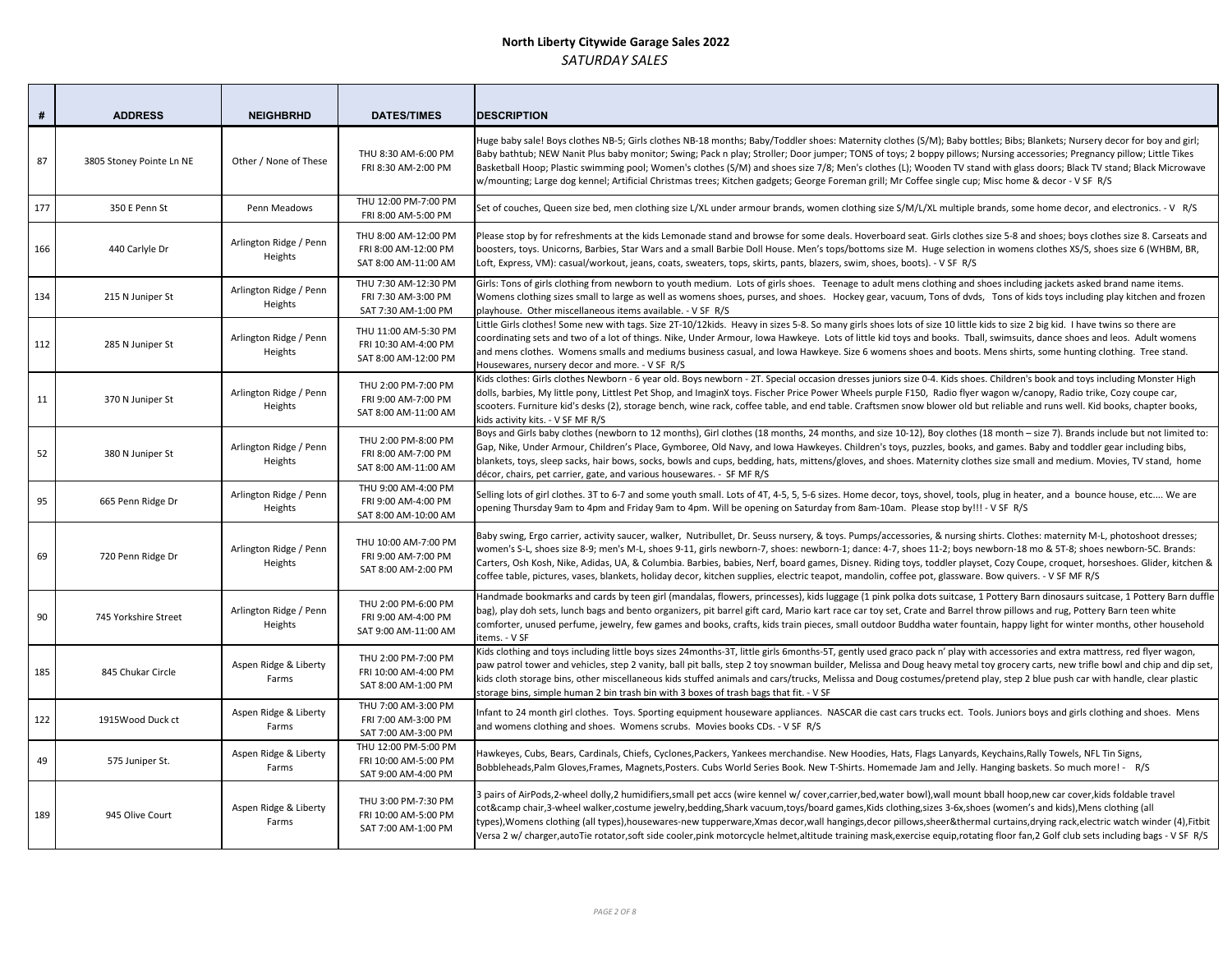| #   | <b>ADDRESS</b>         | <b>NEIGHBRHD</b>               | <b>DATES/TIMES</b>                                                   | <b>DESCRIPTION</b>                                                                                                                                                                                                                                                                                                                                                                      |
|-----|------------------------|--------------------------------|----------------------------------------------------------------------|-----------------------------------------------------------------------------------------------------------------------------------------------------------------------------------------------------------------------------------------------------------------------------------------------------------------------------------------------------------------------------------------|
| 113 | 955 Olive Ct           | Aspen Ridge & Liberty<br>Farms | THU 3:00 PM-7:00 PM<br>FRI 9:00 AM-5:00 PM<br>SAT 8:00 AM-2:00 PM    | Kids clothes ALL seasons: well-loved, gently used, NB-2T Girls, Youth Boys Clothes - Sm-M<br>covers, women/juniors S-M, Jeans 0-3, Shoes 8-8.5, purses, and winter coats. Other misc<br>R/S                                                                                                                                                                                             |
| 140 | 3334 Pheasant Ct NE    | Aspen Ridge & Liberty<br>Farms | THU 4:00 PM-7:00 PM<br>FRI 9:00 AM-6:00 PM<br>SAT 7:00 AM-2:00 PM    | HUGE multi-family sale. A LOT of very gently used and brand new women's and junior's cl<br>décor. Books, all genres. Baby and toddler essentials (done having kids), toys, books, car s<br>& chairs. King and queen bedding. Throw blankets. Small kitchen appliances. Flat screen T<br>gear. Riding lawn mower. LG front load washer and dryer. Grill. Bed frames. - V SF MF R/S       |
| 15  | 970 Pheasant Lane      | Aspen Ridge & Liberty<br>Farms | THU 7:30 AM-6:00 PM<br>FRI 8:00 AM-6:00 PM<br>SAT 8:00 AM-1:00 PM    | Done having kids!! Girls size 18 months to 6t. Name brands include Under armor, Justice,<br>worn. Baby boys clothes nb-9 months. Boys and girls shoes galore. Twin bedding sets, squ<br>shoes, clothes and bag. Iowa clothes all sizes. - V SF R/S                                                                                                                                      |
| 161 | 1930 Robin Dr.         | Aspen Ridge & Liberty<br>Farms | THU 1:00 PM-5:00 PM<br>FRI 8:00 AM-5:00 PM<br>SAT 8:00 AM-1:00 PM    | Moving Sale: Clothing: Kids' tap shoes, Junior Girls (XS/S), Women's clothing (mostly 1X/2<br>multi-picture frame; crystal bowls. Toys/Games: skateboard, adjustable roller skates/blad<br>Lawn/Garden: Ryobi tree branch trimmer, Ryobi chain saw (new in box), Ryobi leaf blowe                                                                                                       |
| 78  | 1925 Timber Wolf Drive | Aspen Ridge & Liberty<br>Farms | THU 3:00 PM-7:00 PM<br>FRI 10:00 AM-4:00 PM<br>SAT 8:00 AM-12:00 PM  | Multi family garage sale. Girl clothes sizes from 6 month-size 5T. Boy clothes sizes 2T-size<br>Women clothes size x-small and small. Maternity clothes size x-small and small. Kids coat:<br>mattress. Miscellaneous household items and more! - V SF R/S                                                                                                                              |
| 81  | 1950 Timber Wolf Drive | Aspen Ridge & Liberty<br>Farms | THU 2:00 PM-4:00 PM<br>FRI 9:00 AM-4:00 PM<br>SAT 8:00 AM-12:00 PM   | Size small women's and size large men's name brand clothing including Lululemon, Nike, I<br>Girls clothing starting at 5T. Toys, puzzles, books, kitchen, dolls, barbie dream house, todo<br>& high chair. MOVING SALE-Household items & modern office furniture. (lazy boy recline                                                                                                     |
| 100 | 1975 Timber Wolf Drive | Aspen Ridge & Liberty<br>Farms | THU 2:00 PM-7:00 PM<br>FRI 10:00 AM-6:00 PM<br>SAT 8:00 AM-12:00 PM  | Home Decor, boy and girl brand name clothing(carters, nike, UA, etc), women clothing, m<br>gloves, snow pants and jackets, baby and kid toys, baby swing, baby bouncer, vintage bab<br>toys/bike/tricycle, pack n play, Combo BOB stroller with Britax infant carseat and 2 bases,<br>tools, workout equipment, vintage sewing machine - V SF MF R/S                                    |
| 170 | 195 Birch St           | Autumn Ridge / Beaver<br>Kreek | THU 8:30 AM-6:00 PM<br>FRI 8:30 AM-6:00 PM<br>SAT 7:00 AM-12:00 PM   | Girls Clothing (8-12)--Boys Clothing (6--10)--Women's Clothing and Shoes--Men's Clothing<br>Items--Weed Trimmer--Harley Davidson clothing--and more! - V                                                                                                                                                                                                                                |
| 160 | 125 Hackberry Street   | Autumn Ridge / Beaver<br>Kreek | THU 2:00 PM-7:00 PM<br>FRI 10:00 AM-6:00 PM<br>SAT 8:00 AM-3:00 PM   | Women's clothes (Small-XLg), maternity clothes, kids clothes (3 months - 24 months), tod<br>electronics, furniture, mens clothes (small-large), and more. - V SF                                                                                                                                                                                                                        |
| 165 | 50 North Front Street  | Autumn Ridge / Beaver<br>Kreek | THU 7:00 AM-4:00 PM<br>FRI 7:00 AM-11:00 AM<br>SAT 7:00 AM-11:00 AM  | *Also open Wednesday June 8th: 12-6pm!* We will have girls & boys clothes sizes newbo<br>women's jeans sizes 6-18/20, and CCA apparel. 2 bar height dining tables with chairs, 2 se<br>stool, bean bag chairs, stuffed animals, guitar, black out curtains, queen size comforters, I<br>MF R/S                                                                                          |
| 136 | 115 N George St        | Autumn Ridge / Beaver<br>Kreek | THU 10:00 AM-6:00 PM<br>FRI 10:00 AM-6:00 PM<br>SAT 10:00 AM-6:00 PM | Sale in alley. Household items, clothing, holiday decorations, collection of Gladys Taber b<br>plant potting cart and large Christmas cactus plant. Antique items: dressmaker dress forr<br>and china chamber pot. - R/S                                                                                                                                                                |
| 83  | 350 S Front St         | Autumn Ridge / Beaver<br>Kreek | THU 3:00 PM-7:00 PM<br>FRI 10:00 AM-4:30 PM<br>SAT 8:00 AM-2:00 PM   | Multi-family sale. Children's sizes 4 - teen. Women's clothing sizes S-4X. Women's scrubs (<br>scarves. New Surface X laptop in box. Stampin' Up Stamps. Home decor items. Twin-Quee<br>items, brown apothecary bottles, kitchen bowls, hand air pump, cast iron cookery, bottle<br>SF MF R/S                                                                                           |
| 184 | 240 Lockmoor Ave       | Broadmoor / Windsor            | THU 8:00 AM-5:00 PM<br>FRI 10:00 AM-6:00 PM<br>SAT 8:00 AM-12:00 PM  | Toddler Items: Girls clothes up thru 4-5/xsm. Boys clothes up thru 3T. Toddler books and 1<br>water table, mini playroom table/chairs, nursery wall decor. Home Items: Beige microfib<br>dress shirts/pants, jeans, maternity size small. All items from a smoke-free, pet-free hom<br>Thursday 8am-5pm, Friday 10am-6pm, Saturday 8am-12pm - V SF R/S                                  |
| 31  | 660 Lockview Pl        | Broadmoor / Windsor            | THU 7:00 AM-5:00 PM<br>FRI 7:30 AM-5:00 AM<br>SAT 7:30 AM-12:00 PM   | Done having babies sale! Lots of fashionable maternity clothes - name brands like Mother<br>neutral. Vintage wooden high chair. Many baby toys and stuffed animals. Great women's<br>set, both from Bed Bath and Beyond. Multiple families selling on our block so don't miss L                                                                                                         |
| 67  | 675 Lockview Place     | Broadmoor / Windsor            | THU 7:00 AM-5:00 PM<br>FRI 7:30 AM-5:00 PM<br>SAT 7:30 AM-12:00 PM   | Many Toys, Games, Books, Boys Clothing/Coats (5-8), Girls Clothing/Coats/Dresses (8-14),<br>Suitcases, and More! Most clothing and shoes \$1 per item. Items priced to sell! Carrera<br>Keyboard - \$30. Ceiling Fan - \$20. GE Dorm Frig-\$70. 2 Cellular Blinds 46" x 61" Mink (Tan)<br>Closet Door Set -\$15. All items well-cared for in a smoke-free, pet-free home. Sellers fully |

Med. Girls shoes, hats, toys, pack n plays, high char, bedding sets/changing pad household items such has décor, kids gaming chairs, bath décor and More! - V SF

lothing and accessories, all sizes and seasons. Baby/Toddler girls clothes. Home seats, nursing necessities, strollers, etc. Power tools. Suitcases. Keurig. Dinning table TVs, sound bar, DVD/Blu-ray players, etc. Power washers. Bikes. Cross bows, hunting

, Von maur, Carters, Osh Kosh, Disney! Tons and tons of nice dresses all sizes barely uishmallows and tons of unicorn stuff for the unicorn lover. Dance and gymnastics

/2X), Men's clothing (mostly 3X/3XLT); Home Decor: holiday decor, knick knacks, des (size 1-4), pogo stick, tennis and badmitton rackets, sleds, games, puzzles; er; Furniture: nightstand w/storage, bar stools, coffee table, tv stand. - V SF R/S

e 8. Brands include Nike, Under Armour, Gap, and Carters. Mens clothes size large. ts (all seasons), boots, and lots of shoes. Toys and books. Bunk bed with twin

UA, Hugo Boss, and many more, shoes too. Toddler boys clothing starting at 3T. ddler tool bench, mini trampoline, play table & chairs. Double jogging stroller, Burley, er, chairs, desks, end table, decor) Iowa State Cyclone items. - V SF R/S

maternity clothing, home pregnancy doppler, infant/toddler/kid shoes, winter hats, by bassinet, baby crib, baby/kid books, toddler kitchen helper tower, outdoor kid s, Owlet Smart sock, Barbies, Nerf Guns, education toys, kid costumes, flower pots,

g--Coca Cola Collectibles--Bikes (x2)--Books--DVDs--Games--Housewares--Kitchen

ddler (24 months- 5T), boys/teens clothes (small-lg), kids toys, household items,

orn-6, men's pants size medium-XL, 32x30 & 34x34, women's shirts small-XXL, ets of dishes, double stroller, infant seats, rectangle fire table, makeup vanity with home decor, bags & purses, Christmas lights, and much more! \*Cash Only!\* - SF

books, cookbooks, magazines, Everly Brothers and N'SYNC memorabilia, portable m, glassware, red glass dish set, 2 kerosene lamps, mantel clocks, 1930s table radio

of various colors XL-2XL. Womens Shoes/boots mostly size 7, 8,10. Jewelry and en bedding. Games and puzzles. Kitchen items. Antique items including canning e capper. Assorted tools. Will be accepting Venmo, Credit/Debit cards, and cash. - V

toys, double stroller, booster seats, girls 16" princess bike with training wheels, per loveseat, red/white dishes set, glassware set, wall decor. Women's Clothing: ne. Fishing Equipment including crank bait, remote control car and boat. Open

erhood Maternity and Ann Taylor Loft. Baby clothes 0-12 mo - girl and gender  $s$  (S/4, M/6) and men's (M) clothes from name brands. Queen comforter and sheets Lockview Place!! - V SF R/S

), Boys/Girls/Womens Shoes, Men's Clothing (XL), Seasonal Items, Wolf Collection, Go! Champions! Race Car Track w/Cars - \$25. Child Size Desk with Pullout Tray for 1) Color - \$50 each. White Faux Wood Blind 70" x 60" w/Headrail - \$40. White Panel ly vaccinated. Venmo and cash accepted. - V SF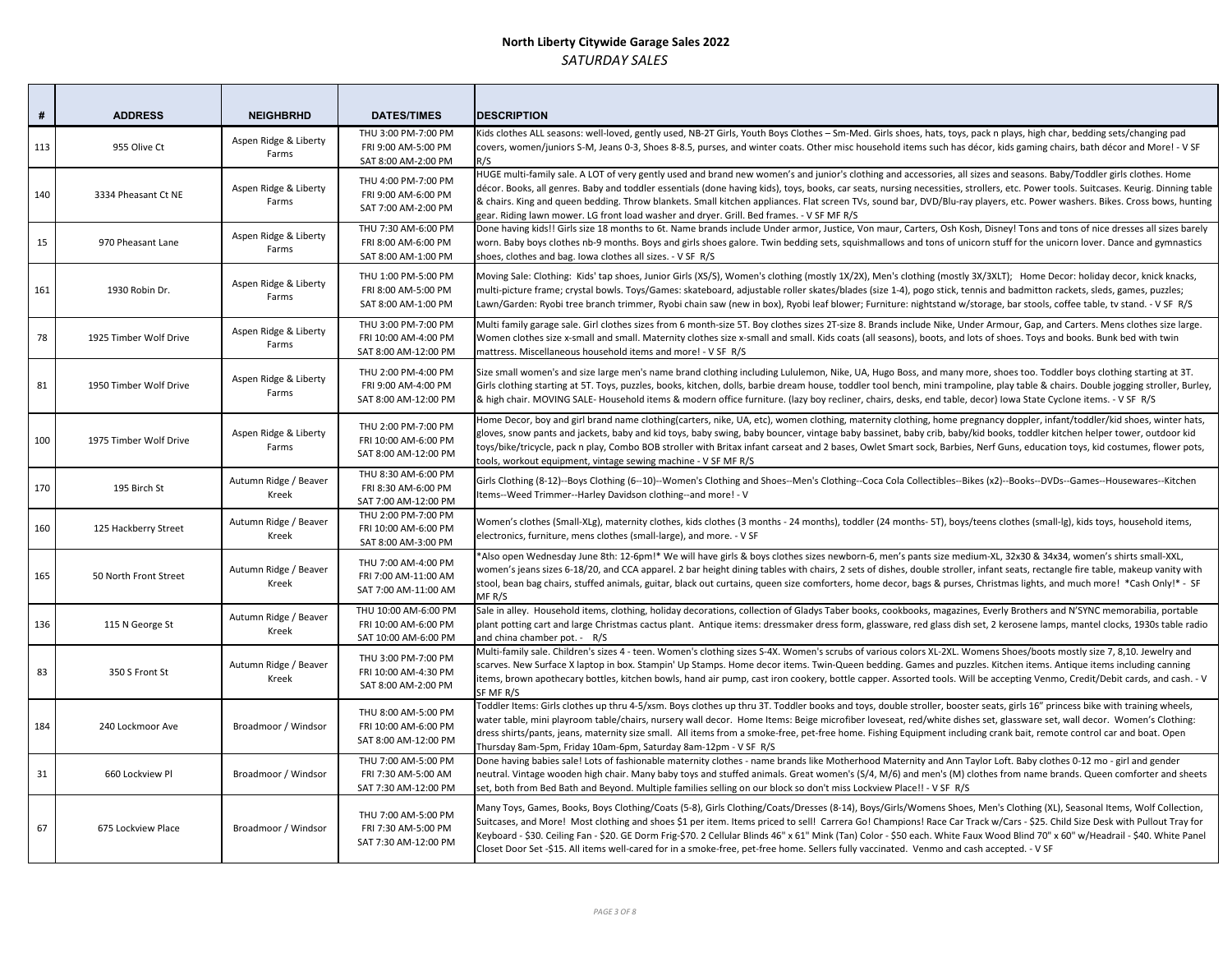| #   | <b>ADDRESS</b>            | <b>NEIGHBRHD</b>     | <b>DATES/TIMES</b>                                                  | <b>DESCRIPTION</b>                                                                                                                                                                                                                                                                                                                                                            |
|-----|---------------------------|----------------------|---------------------------------------------------------------------|-------------------------------------------------------------------------------------------------------------------------------------------------------------------------------------------------------------------------------------------------------------------------------------------------------------------------------------------------------------------------------|
| 130 | 1252 Trinity Lane         | Broadmoor / Windsor  | THU 11:00 AM-6:00 PM<br>SAT 8:00 AM-12:00 AM                        | Books, Games, Craft supplies, 2 Bar stools, 2 counter chairs, tall round table, kid's clothes<br>supplies, vintage jewelry, Minecraft backdrop for photos, Minecraft stickers, Thirty-one,<br>much more. - SF MF                                                                                                                                                              |
| 21  | 175 Windsor Rd            | Broadmoor / Windsor  | THU 3:00 PM-7:00 PM<br>FRI 10:00 AM-4:00 PM<br>SAT 8:00 AM-1:00 PM  | The kids are now teenagers and it's time to clear out the house! Name brand clothes - Ur<br>Women's M, L, XL, XXL. Massage table, Electronics, CD's, DVD's, Kids toys, Pictures and Fi                                                                                                                                                                                        |
| 8   | 1755 Hedgewood Cir        | <b>Cedar Springs</b> | THU 3:00 PM-6:00 PM<br>FRI 1:00 PM-4:00 PM<br>SAT 9:00 AM-1:00 PM   | Women's Clothing (Size XS, Small), Men's Clothing (Large - XL). Women's shoes (Size 7 - 1<br>shoes for all seasons (6M - 5T). Toddler toys and books. Powerwheels Dune Racer. Wat<br>table leafs. Home decor items. Curtains. VHS tapes. Misc. Cash Only - SF R/S                                                                                                             |
| 181 | 320 LOCUST DR             | <b>Cedar Springs</b> | THU 4:00 PM-7:00 PM<br>FRI 8:00 AM-4:00 PM<br>SAT 8:00 AM-12:00 PM  | Women's XL clothing, men's XL clothing, teen L/XL clothing, patio table with 6 chairs, bec                                                                                                                                                                                                                                                                                    |
| 75  | 505 Locust Dr             | <b>Cedar Springs</b> | THU 1:00 PM-7:00 PM<br>FRI 9:00 AM-4:00 PM<br>SAT 7:30 AM-2:00 PM   | Tons of name brand kids and adult clothing! Boys: NB-5T. Girls: NB-4t. All seasons. Patago<br>Jack, Jumping Bean. Kids shoes infant-11. Kate Spade, Nike, UA, Sperry, UGG. Nike, Adida<br>Mathew, Puma, Nike, Patagonia, Lacoste. 2 strollers, 1 car seat, toddler bedding, home d                                                                                            |
| 196 | 520 Locust Dr             | <b>Cedar Springs</b> | THU 5:00 PM-7:00 PM<br>FRI 10:00 AM-4:00 PM<br>SAT 9:00 AM-1:00 PM  | Baby Girl Clothing: 3-6 month, 6-9 month, 12 month, and some 18 month. Baby Girl Sho<br>(hiking stroller, bouncer, infant carriers, etc.). Kids Toys (ages 0-5 years). Home Decor. W<br>limited maternity clothing. Men's Clothing size medium and large. - V SF R/S                                                                                                          |
| 199 | 180 locust drive          | <b>Cedar Springs</b> | THU 11:00 AM-5:30 PM<br>FRI 8:00 AM-5:00 PM<br>SAT 8:00 AM-4:00 PM  | Kids clothes, all seasons! New or gently used (girl sizes up to 8 and boy sizes 2t-7). Kid sho<br>carrier, Jogger stroller and strider bike and other outdoor toys. Gently used toys and doll<br>lululemon). Rugs, curtains, furniture, bedding and kitchen appliances and dishes. Venmo                                                                                      |
| 117 | 400 Locust Drive          | <b>Cedar Springs</b> | THU 4:00 PM-7:00 PM<br>FRI 10:00 AM-6:00 PM<br>SAT 8:00 AM-1:00 PM  | Tons of women + juniors clothing size XS-M, Men's clothing size M-L, and home decor. Al                                                                                                                                                                                                                                                                                       |
| 41  | 1550 Poplar Ln            | <b>Cedar Springs</b> | THU 10:00 AM-4:00 PM<br>FRI 8:00 AM-4:00 PM<br>SAT 8:00 AM-12:00 PM | Clothing; Girls size 10-14, Boys size 6-8, Women's M-L (6-10), name brand UA, Nike. Shoe<br>kids and Women's (North Face, Gap). Boys bike 20". Twin mattress and Pottery Barn twir<br>wall art, rugs, & curtains. Home decor; area rugs, runners, bathroom rugs, chandeliers, p<br>craft sets (NEW) and games. Misc toys. Baseball/Softball pants, socks, belts, bats, helmet |
| 123 | 1560 Silver Maple Tr.     | <b>Cedar Springs</b> | THU 4:00 PM-7:00 PM<br>FRI 11:00 AM-6:00 PM<br>SAT 8:00 AM-1:00 PM  | Wide variety of clothing: Boy's sz M-XL, Men's sz S-L, Girl's sz 24m-13, Women's sz S-L. Sh<br>14' wide 3.5' deep pool. Lawn mower. Lots of kitchen items, including an ice cream mak<br>beginning reader to adult non-fiction, autobiographies/biographies, and decorative cake<br>items. Dresser, cabinet and other furniture items. Bike trailer. Smoke Free, dog friendly |
| 84  | 1615 Silver Maple Trail   | <b>Cedar Springs</b> | THU 8:00 AM-4:00 PM<br>FRI 8:00 AM-4:00 PM<br>SAT 8:00 AM-12:00 PM  | First ever garage sale! Trendy and fashionable brand name girl clothes predominantly fro<br>condition. Will also have a BOB stroller, kids kitchen, kids grill, battery operator toddler N<br>from a smoke free and pet free home. - V SF R/S                                                                                                                                 |
| 44  | 1705 Silver Maple Trail   | <b>Cedar Springs</b> | THU 7:00 AM-7:00 PM<br>FRI 7:30 AM-3:30 PM<br>SAT 7:00 AM-2:00 PM   | Moving sale and multi-family! Home decor and household items (a lot), boys clothes 2T-3<br>sofa table, queen headboard/footboard, full headboard, wooden rocking chair, toddler b<br>books, fire pit and speakers. - MF                                                                                                                                                       |
| 137 | 1720 Silver Maple Trail   | <b>Cedar Springs</b> | THU 9:00 AM-7:00 PM<br>FRI 8:00 AM-7:00 PM<br>SAT 8:00 AM-11:00 AM  | Boys clothing size 6-8 and adult male clothing ranging L-XXL. Teen girl items ranging XS-M<br>games. - V SF MF R/S                                                                                                                                                                                                                                                            |
| 147 | 2020 Silver Maple Trl     | <b>Cedar Springs</b> | THU 8:00 AM-5:00 PM<br>FRI 8:00 AM-5:00 PM<br>SAT 8:00 AM-12:00 PM  | Franklin Tournament Soccer Goal (New, in box) Sporting Goods, Baseball gear, Scooter, C<br>boutique clothing Womens S-L and Mens S-M clothing, Jewerly, Housewares, Shoes Men<br>Gaming chair floor and desk chair, Lamps, Beauty products, designer jeans size 10, Set of                                                                                                    |
| 151 | 1324 Nicholas Ln          | Creekside            | THU 5:00 PM-7:00 PM<br>FRI 12:00 PM-7:00 PM<br>SAT 7:00 AM-3:00 PM  | Baby Galore! Tons of boy clothing (Newborn-3T), shoes, boots, winter gear, toys, books p<br>(barely used) - SF R/S                                                                                                                                                                                                                                                            |
| 6   | 388 Sugar Creek Ln Unit B | Creekside            | THU 9:00 AM-5:00 PM<br>FRI 9:00 AM-5:00 PM<br>SAT 8:00 AM-1:00 PM   | Tool boxes, wrenches, miter saw, sander, lawn chairs, games, Tiki torch, hhose holder, Bifold                                                                                                                                                                                                                                                                                 |

s, small appliances, blankets, teaching items, dragon kite, pictures, DVD's, beauty Scentsy Buddies, Jamberry Nails, Color Street Nails, Used Pipes, Men's Shavers and

nder Armor, Nike, Polo and others. Boys Y-L, XL, XXL, Girls 11-13, Men's S, L, XL, XXL, rames, and much more. Come early for best selection! - V SF R/S

 $\overline{Z}$  1/2). Maternity clothes (size XS/S). Boys and Girls infant & toddler clothes and ter Table, 24 inch Roadmaster bike. 1970s Dining Room Table with 4 chairs and 2

droom furniture, toys, tools, garden décor, and much more. - V SF MF R/S

onia, Vineyard Vines, North Face, UA, Nike, Joules, Tea, crewcuts, Carter's, Cat and as cleats. Kids winter outdoor clothing! Men's L/XL. Lots of golf shirts/shorts. Travis decor and more! - V SF R/S

es of a variety of sizes. Baby/Toddler toys (some in original packaging). Baby gear (hthen's Clothing: Pant sizes 6-10, Shirt Sizes: Small and Medium, Shoe size: 8. Some

oes, all sizes and seasons. Winter boots, jackets, snow pants. Like new Ergo baby lhouse! Very gently used womens clothing and shoes (Loft, gap, old navy, athleta, or cash only! - V SF R/S

Il name brand, gently used items. - V SF R/S

es; Women's size 6.5-7.5 (heels, Nike, sandals, Dansko), Boys size 4. Winter coats, hideding sets (Dinosaurs, Cat in the Hat). Twin size robot comforter with matching sets (Dinosaurs, Cat in the endant lights, lamps, wall art, mirrors, pillows, misc holiday decor. Luggage set. Kids ts and bags. Snowblower (FREE). - V SF

noes and accessories. Girls' dance wear and dance shoes. Brand new above ground er and a KitchenAid stand mixer with bowls/accessories Loads of books from cookbooks. XBox 360 games, DS Games and Wii games. Home decor and Scentsy home. Contactless payment (Venmo) accepted. - V SF R/S

om Gap, Tucker & Tate, Peek and Carter. Sizes newborn to 6x and most in excellent Mustang, Melissa and Doug, Leap Frog and Fischer Price Toys. Excellent condition. All

3T and 10-12, girls clothes 10-14, women's clothes Xs-Plus, Living room end tables, blow up mattress, little tikes picnic table with umbrella, toys and games, toddler

A, Womens clothing M and 6-10. Variety of kids toys, house wears, kids books and

Dutdoor pillows(Blue and Cream), Under Armour, North Face, Athleta, and local ns and Womens, Sorel and Ugg boots! Aquarium Set up, Board games, Books, Toys, Gaming chair floor floor and desk chairs is and desk chairs. Beauty products, designer in the SF R/S

Baby Galore Sof of boy clother. Toons of an arigation-ston-ston-ston-stop, winter gear, tops, to puzzles, decor, strollers, Walker, baby seats, baby carriers toddler bed, cloth diapers

I doors fit 60opening.Lamps,Mirrors.cowboy boots size10.5 And much more - SF R/S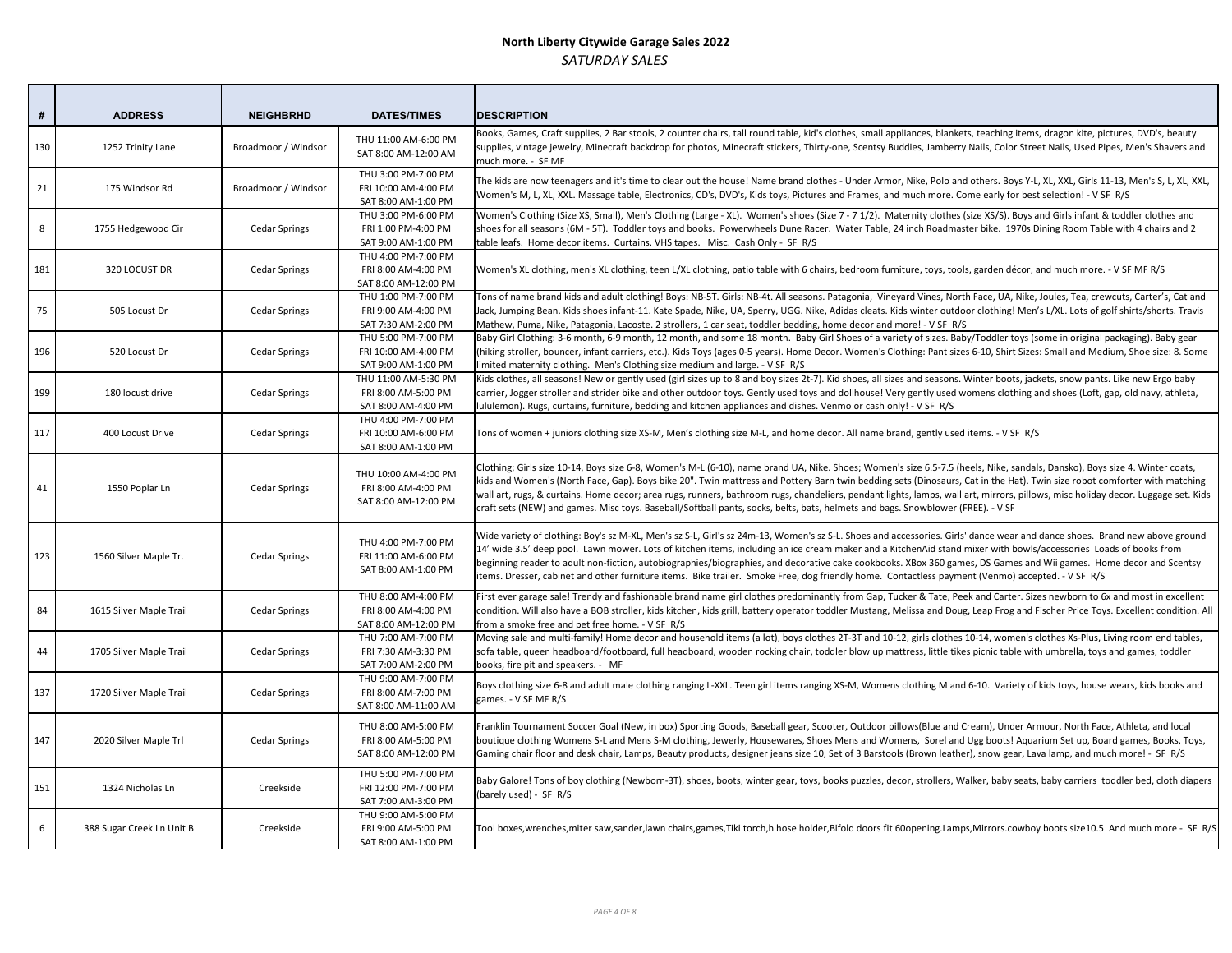| #              | <b>ADDRESS</b>       | <b>NEIGHBRHD</b>   | <b>DATES/TIMES</b>                                                 | <b>DESCRIPTION</b>                                                                                                                                                                                                                                                                                                                                                          |
|----------------|----------------------|--------------------|--------------------------------------------------------------------|-----------------------------------------------------------------------------------------------------------------------------------------------------------------------------------------------------------------------------------------------------------------------------------------------------------------------------------------------------------------------------|
| $\mathbf{1}$   | 1437 Vandello Cir    | Creekside          | THU 2:00 PM-6:00 PM<br>FRI 9:00 AM-6:00 PM<br>SAT 9:00 AM-2:00 PM  | Multi-Family - Twins - TONS of name brand clothes (Nike, Lularoe, Under Armour, Adidas<br>Republic) Boys NB-8, Youth XS-Lg, Girls NB-12 mo., Teen girls S-L, Womens S-3XL, Mens L<br>bedding, crib rail bumpers, baby swing, bouncer, Dockatot, pack n play, bottles, bottle wa<br>store & kitchen set w/tons of play food, Magna-tiles. Misc. Kitchen & Household items, d |
| 33             | 1457 Burr Drive      | Creekside Adjacent | THU 3:30 PM-7:00 PM<br>FRI 10:00 AM-7:00 PM<br>SAT 8:00 AM-2:00 PM | . Women's clothing size S/M/L (dresses, pants, tops) . Maternity clothing size M/L . Ste<br>Spade, Express, Michael Kors Jewelry . Girl size 5-7 clothing, shoes . Baby carrier . Kids<br>animals • Brand new puzzles • Nintendo Wii console • Tools • Cake stands • Paintings                                                                                              |
| $\overline{2}$ | 1782 Jonathan St     | Creekside Adjacent | THU 2:00 PM-6:00 PM<br>FRI 8:00 AM-6:00 PM<br>SAT 8:00 AM-1:00 PM  | Girl's Clothes Size 3 months-2T-- Most are hardly worn, lots of new items, Men's XL-XXL<br>Outdoor Kid's Toys, Bath & Body Works and Beauty items, Nail polish, Home decor, Lots                                                                                                                                                                                            |
| 150            | 1807 Jonathan st     | Creekside Adjacent | THU 6:00 PM-6:00 PM<br>FRI 6:00 PM-8:00 PM<br>SAT 7:00 AM-3:00 PM  | Plus size men's and women's cloths, lots of household items. Some tools. - V SF R/S                                                                                                                                                                                                                                                                                         |
| 19             | 1832 Sara Ct         | Creekside Adjacent | THU 2:00 PM-7:00 PM<br>FRI 10:00 AM-7:00 PM<br>SAT 9:00 AM-2:00 PM | LulaRoe, brand-name clothing for men and women, shoes, books, toys and games, lots o<br>birds! - V SF MF R/S                                                                                                                                                                                                                                                                |
| 92             | 1350 Antler Dr       | Deerfield          | THU 9:00 AM-1:00 PM<br>FRI 9:00 AM-1:00 PM<br>SAT 9:00 AM-12:00 PM | Lots of girls items including brands such as Gap, Gap Baby, OshKosh B'gosh, Old Navy, Ch<br>pant and coat sets. Limited amounts of girls size 8-12. Limited amounts of boys size 10/1<br>women's size small winter/fall items. Limited amounts of maternity clothing. BABY TO'                                                                                              |
| 107            | 1360 Antler Dr       | Deerfield          | THU 3:00 PM-6:00 PM<br>FRI 1:00 PM-6:00 PM<br>SAT 8:00 AM-12:00 PM | Collectables; Antiques; Commode; Vintage Mouse Trap & Crazy Clock; Child rockers; Gra<br>Girls clothes size 4-5; Boys clothes size 5-8; Boys T-ball cleats sizes 11 & 12; Boys soccer c<br>quilts, More miscellaneous stuff. - SF R/S                                                                                                                                       |
| 135            | 1365 Antler dr       | Deerfield          | THU 1:00 PM-5:00 PM<br>FRI 8:00 AM-6:00 PM<br>SAT 8:00 AM-12:00 AM | Multi family sale. Lots and lots of toys! My little ponies included. Records, beer cans/glas<br>medium to extra large, women's size 8 shoes and boots, hand puppets, clipper tees, com<br>plus tons of miscellaneous. - SF                                                                                                                                                  |
| 73             | 1320 Browning Drive  | Deerfield          | THU 4:00 PM-7:00 PM<br>FRI 8:30 AM-6:00 PM<br>SAT 8:00 AM-12:00 PM | Twin Boys are Growing up!! We will have a TON of clothing for Boys 18 mo.- 3T, all seaso<br>will have some housewares (mostly kitchen items) and DVDs as well. In addition, former<br>related items. Oh, and a SNOWBLOWER. - V SF R/S                                                                                                                                       |
| 14             | 1470 Doe Run Drive   | Deerfield          | THU 3:00 PM-7:00 PM<br>FRI 9:00 AM-5:00 PM<br>SAT 8:30 AM-1:00 PM  | Large reclining chair waiting for a new owner, as is a nice rocker. Lots of LP records from<br>women's clothing, miscellaneous housewares, and a whole lot of odds and ends which w                                                                                                                                                                                         |
| 43             | 1682 Eight Point Trl | Deerfield          | THU 2:00 PM-7:00 PM<br>FRI 7:00 AM-4:00 PM<br>SAT 7:00 AM-12:00 PM | American Girl/Target 18in Doll house & accessories (Kitchen, Camper, Horse and Stable,<br>jackets, tennis shoes, slides and hangers) Womens: Size L & XL, shoes/boots 8-9. Graco E<br>2 Sham sets. Full size sheets. Organization items (closet organizers) New and gently used<br>Round Bars, White Ethan Allan desk and hutch. Willow Tree. some free items: desk, coffe  |
| 128            | 1580 Fawn Dr         | Deerfield          | THU 4:30 PM-8:00 PM<br>FRI 7:30 AM-7:00 PM<br>SAT 7:30 AM-11:30 AM | Multi-family Sale: girls baby - 3T, boys 2T-5T, girls 7/8-10/12. Women's clothing - XS - XL<br>American Girl dolls and accessories. Home decor and bedding. Kids recliner. Kids bikes<br>Open rain or shine. Cash & Venmo accepted. - V SF MF R/S                                                                                                                           |
| 58             | 1649 Fawn DR         | Deerfield          | THU 4:00 PM-7:00 PM<br>FRI 8:00 AM-5:00 PM<br>SAT 8:00 AM-1:00 PM  | Junior and ladies clothing size small-medium, some with tags still on. Boys clothes size 1<br>SF R/S                                                                                                                                                                                                                                                                        |
| 198            | 1505 Wildlife Trl    | Deerfield          | THU 4:00 PM-7:00 PM<br>FRI 8:00 AM-7:00 PM<br>SAT 8:00 AM-1:00 PM  | TONS of baby boy/girl clothes NB-4T. Boy clothes 5T as well. Name brand - Nike, UA, GAP<br>AE and A&F. Tons of leggings size small. Womens shoes sz 6. Toddler girl shoes upto sz 6.<br>tables. Toys - Tots, Minnie Mouse, Garbage/Recycling trucks, melissa & doug, & puzzles g                                                                                            |
| 131            | 895 Black Bear Bend  | Fox Run            | THU 2:00 PM-7:00 PM<br>FRI 9:00 AM-5:00 PM<br>SAT 8:00 AM-1:00 PM  | LOTS OF GIRLS CLOTHES: gently used and NWT: NB-2T girls, NB-6M boys - name and desig<br>pants, swimsuits, Girls shoes - infant, toddler and girls including Converse, Vans and snov<br>breast feeding items, 3-Spectra Breast Pumps, maternity clothes size S. Women's clothe<br>Oakley Gascan Sunglasses with case. Misc household items, decor and toys! Treats for sa    |

s, Baby Gap, Columbia, North Face, Disney, Hawkeye, Cubs, JCrew, Express, Banana Republic) Boys Naternity Md-Lg, Kids shoes/slippers NB-child 11, costumes. Cribarmer, Twingo Carrier, Keenz wagon/stroller, TONS of Toys, Puzzles, Books, Grocery log kennel, weed trimmer, Green Mountain wifi Grill. - V SF MF R/S

ve Madden women's shoes size 7.5-8.5 • Michael Kors, Kate Spade purses • Kate bird rocker • Kitchen Aid stand up mixer • Air fryer • Foot massager • Stuffed • Glassware sets, brand new - V SF R/S

Clothes, Women's Medium-XL Clothes, Toys, Baby Items, Men's and Kid's Shoes, of Miscellaneous. Come see us! - V SF R/S

of housewares, holiday, desks, furniture, elliptical, snow blower. Please no early

lampion, Under Armor and more! Lots of winter girls size 2T and 3T including snow 12, 14 or boys large. Limited amounts of Old Navy and Limited (the brand) YS and other baby items. Priced to sell. - V SF R/S

co Pack & Play; Toys: Vtech, Little People, Doc McStuffins, Melissa & Doug, puzzles; cleats sizes 12 & 1 1/2; Crib/toddler bedding set; Fabric scraps/remnants; new baby

sses, housewares, 2 microwaves, girls clothes size 10 to 14, adult women's clothes iputer desk, hispanic CDs, 2 large speakers, puzzles, hand made cards and earrings,

ons. Lots of toys, games, & puzzles. Also selling 2 cribs, mattresses, & bedding. We Spanish teacher here, so some teaching materials and Spanish books & other

the 1960s to 1980s, many DVD movies and several VHS movies. Quite a bit of vould take too long to describe. - MF R/S

and more!) Clothes: Girls: Sizes 5-8, shoes/boots sizes 11-2. (Snow suit, snowboots, Booster and Britax front facing carseats. Lots of kitchen items. 2 Full/Queen Duvet & Ipsy hair and beauty items and cleaning supplies. Men's bike. Yakima Rack and ee table and end table. Venmo STRONGLY preferred. - V SF R/S

.. Sports equipment - dance, gymnastics, soccer, softball. So many toys and games! and scooters. Power wheels truck. Stroller. Small work bench. Small dog kennel.

10-12, some with tags still on. Household goods, makeup, toys, and kitchen stuff. -

P, Old Navy, Cat & Jack. Womens clothes sz small/med. Name brand womens jeans -. Toddler boy shoes up to sz 10. Games, stereo, computer, juicer, home decor, side galore! Indoor/Outdoor pillows. My loss is your gain! - V SF R/S

igner brands, many only worn once. Winter jackets (infant to girls size M), snow w boots. Many baby items including jogging stroller, Diaper Bag, Boppy, saucer, es size XS/S, Iowa Hawkeye shirts Cabi size XS/S. Noonday jewelry. New Men's ale from Sugar Love - edible cookie dough and cakesicles! - SF R/S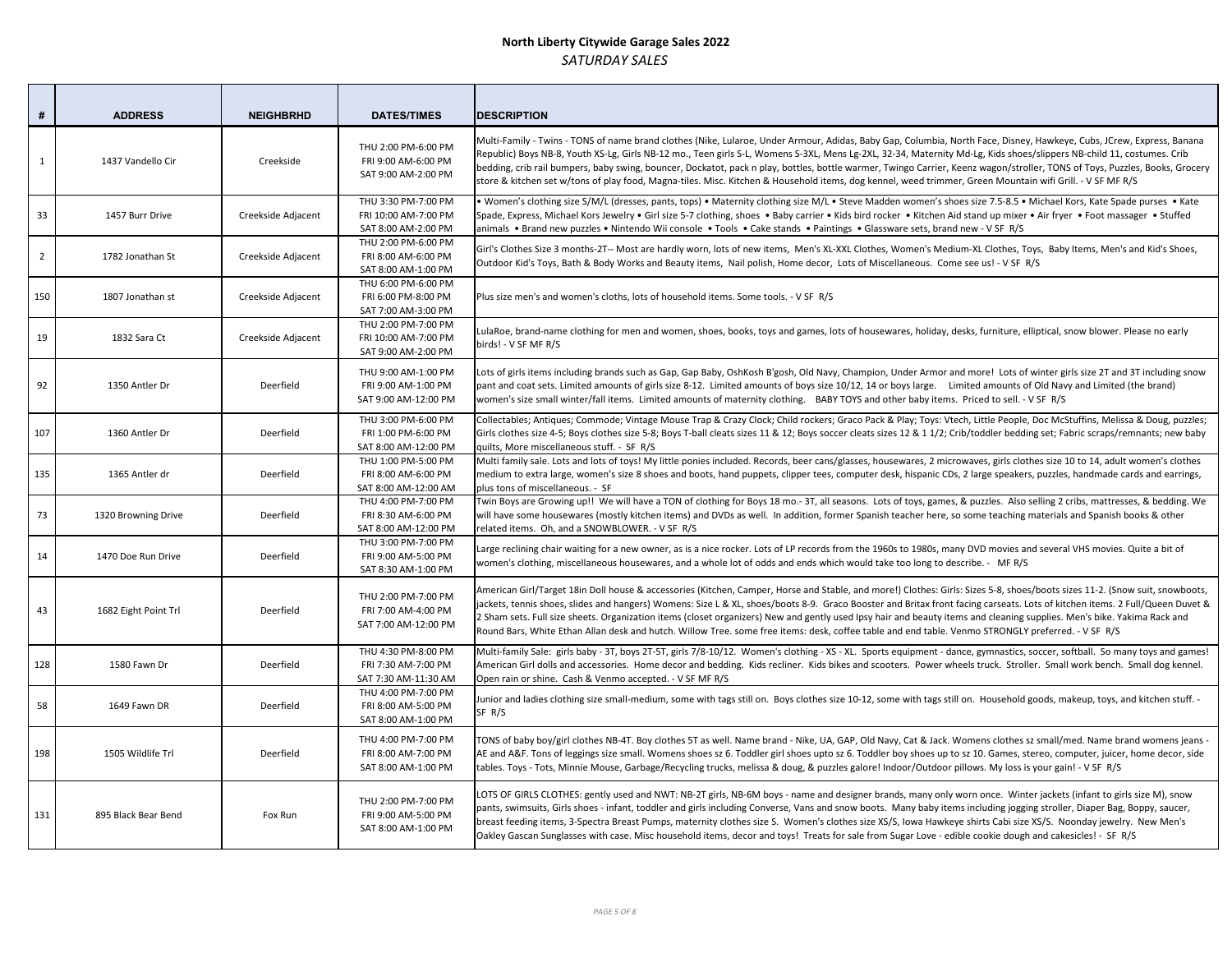| #   | <b>ADDRESS</b>               | <b>NEIGHBRHD</b>       | <b>DATES/TIMES</b>                                                   | <b>DESCRIPTION</b>                                                                                                                                                                                                                                                                                                                                                           |
|-----|------------------------------|------------------------|----------------------------------------------------------------------|------------------------------------------------------------------------------------------------------------------------------------------------------------------------------------------------------------------------------------------------------------------------------------------------------------------------------------------------------------------------------|
| 149 | 950 Black Bear Bend          | Fox Run                | THU 11:30 AM-5:00 PM<br>SAT 9:00 AM-2:00 PM                          | VINTAGE ITEMS, FURNITURE, KITCHEN ITEMS, VACUUM CLEANERS, WINE REFRIGERATOR<br>AQUARIUM, GAS POWERERED WEED EATER AND MUCH MORE FROM FOUR FAMILY HOU                                                                                                                                                                                                                         |
| 156 | 60 Cougar Place              | Fox Run                | THU 10:00 AM-3:00 PM<br>FRI 10:00 AM-7:00 PM<br>SAT 9:00 AM-12:00 AM | Live plants, childs wicker table with 2 chairs, battery keyboard, outdoor metal tables, mo<br>football by Ferentz, 2000 special edition barbie doll - SF R/S                                                                                                                                                                                                                 |
| 99  | 45 Coyote Ct                 | Fox Run                | THU 4:00 PM-7:00 PM<br>FRI 10:00 AM-4:00 PM<br>SAT 8:00 AM-1:00 PM   | Large hot tub 7'-6" x 7'-6" = 4-6 person size with 2 jetted loungers. Lot's of miscellaneous                                                                                                                                                                                                                                                                                 |
| 20  | 680 Fox Valley Dr            | Fox Run                | THU 10:00 AM-4:00 PM<br>FRI 9:00 AM-4:00 PM<br>SAT 8:00 AM-12:00 PM  | Name brand Girls 6x-14 summer, winter clothing, pajamas.Girls shoes, kids snow pants, g<br>3 month clothes(used for baby doll only)baby blankets, carseat(used for baby doll only), B<br>lamps.Comforter sets-Cal King, Queen(teal/grey), daybed, queen multi color, king electrio<br>Neosport sleeveless wetsuit used 3x for triathlon, womens clothing M/L.Many kid/family |
| 174 | 1625 Grizzly Trl             | Fox Run                | THU 4:00 PM-7:00 PM<br>FRI 10:00 AM-7:00 PM<br>SAT 8:00 AM-1:00 PM   | TONS of new and used items!!! Legos, Pokemon, Mario, Sonic, Peppa Pig, Vtech, dolls, So<br>and health/beauty products, wigs, purses & bags, bedding & linens, hats, sunglasses, pho<br>wagons, bikes, mini fridge, crafting & medical supplies, hardware, comic books, clothes (i<br>pet products, jewelry, charm bracelets you can customize! All new items 50% or more of  |
| 104 | 1237 Copper Mountain Drive   | Fox Valley             | THU 9:00 AM-7:00 PM<br>FRI 8:00 AM-6:00 PM<br>SAT 8:00 AM-6:00 PM    | Tools, oak end tables, rocking chair, brass lamps, ladies golf clubs, golf bag, Dressmaker s<br>work light, humidifier, coping sled - SF R/S                                                                                                                                                                                                                                 |
| 173 | 1357 Copper Mountain Drive   | Fox Valley             | THU 9:00 AM-7:00 PM<br>FRI 8:00 AM-6:00 PM<br>SAT 8:00 AM-6:00 PM    | MOVING SALE! John Deere lawnmower, hedge trimmer, shovels/yard tools, hoses with h<br>spitoon, 15 gal. Red Wing crock, rocker, puzzles, holiday decorations, - SF R/S                                                                                                                                                                                                        |
| 126 | 1267 Daisy Cir North Liberty | Fox Valley             | THU 8:00 AM-6:00 PM<br>FRI 8:00 AM-6:00 PM<br>SAT 8:00 AM-1:00 PM    | Womens clothing (xl 14-16), home decorations, CDs, handbags, pet supplies, electronics                                                                                                                                                                                                                                                                                       |
| 168 | 1257 Daisy Circle            | Fox Valley             | THU 8:00 AM-6:00 PM<br>FRI 8:00 AM-6:00 PM<br>SAT 8:00 AM-1:00 PM    | Women's tops Ig - xl, jeans 22-24, mens xxl, shoes, jackets. Wall decor, kitchen items, pre<br>(6), full size head board and mattress set, video cabinet, garden tools, flower pots, hoses<br>garage, garage tools, lots of misc. - SF MF R/S                                                                                                                                |
| 42  | 1250 Delaney Ct              | Goose Lake             | THU 1:00 PM-7:00 PM<br>FRI 10:00 AM-6:00 PM<br>SAT 9:00 AM-4:00 PM   | Multi-home sale including Men's, Women's, Teen's and Kids various sized clothing. Other<br>games, crafting supplies, holiday décor, backpacks, and so much more. Items clearly price<br>last. Street parking is easily accessible and free. - V SF MF R/S                                                                                                                    |
| 59  | 1316 Hancock St              | <b>Harvest Estates</b> | THU 1:00 PM-5:00 PM<br>FRI 8:00 AM-5:00 PM<br>SAT 8:00 AM-3:00 PM    | Food and scales from Profile By Sanford, Keurig rice cooker, crockpots, kitchen items, digi<br>freezer, women's xl clothes, men's clothes large, pet items - V SF R/S                                                                                                                                                                                                        |
| 114 | 1055 Harrison St             | <b>Harvest Estates</b> | THU 8:00 AM-5:00 PM<br>FRI 8:00 AM-4:00 PM<br>SAT 8:00 AM-11:00 AM   | Multi-family, household items, children's clothing (boys 7 -14, girls 14-16) Table and chai<br>books - SF R/S                                                                                                                                                                                                                                                                |
| 47  | 780 Pace Ct                  | <b>Harvest Estates</b> | THU 3:00 PM-6:00 PM<br>FRI 8:00 AM-4:00 PM<br>SAT 8:00 AM-12:00 PM   | Baby/Toddler clothes: Boy: Newborn-4T Girl: Newborn-12M (Gap, Gymboree, Carters, O<br>bouncer seat, bumbo, bassinet, bottles, play gym, blankets and more! Breast pumps and<br>supplies New tools New and used toys Wii Electric scooter DVDs/Blu-ray's/TV seasons L<br>and purses - SF R/S                                                                                  |
| 12  | 176 Alydar dr                | Kansas Ave / West Lake | THU 4:00 PM-7:00 PM<br>FRI 10:00 AM-4:00 AM<br>SAT 8:00 AM-1:00 PM   | Love seat and matching chair, sofabed, sofa with recliners 2 full size bed frame with head<br>lamps, bed quilts, lots of Tupperware, women's small and medium size clothes and winte                                                                                                                                                                                         |
| 163 | 155 S PARK RIDGE RD          | Kansas Ave / West Lake | THU 8:00 AM-3:00 PM<br>FRI 8:00 AM-3:00 PM<br>SAT 8:00 AM-3:00 PM    | Men's clothing size 3XXXL Women's clothing size 1XL and up - SF R/S                                                                                                                                                                                                                                                                                                          |
| 129 | 60 N COLTON DR               | Liberty Centre         | THU 12:00 PM-12:00 PM<br>FRI 10:00 AM-4:00 PM<br>SAT 8:00 AM-1:00 PM | Girls size 8-14, some Juniors size 1-3, Women's L-XL, teacher t-shirts, LuLaRoe, books, toy<br>Planner and Erin Condren), starter houseplants and succulents, houseplant and gardening<br>organizing rack - V SF R/S                                                                                                                                                         |

R, SOME TOYS, SMALL MEDICINE CABINET, SMALL TRAMPOLINE, 30 GALLON JSEHOLDS - SF R/S

Inster high dolls, wood toy chest, shoes 9-11 mens and womens, books, signed

Is household items. Come early for best selection! - R/S

girls winter jackets, rain boots, girls cleats, kids baseball pants, softball helmets.NB, 0-3aby Bjorn carrier. Reading/lounge pillows, stuffed animals, camping ic blanket.Mens SnoGear Ski-Doo snow pants XLT, mens L snow pants, womens ness, beginning reading books, kids Reaglo cot, gymnastic beam. - V SF

quishmallows and SO much more, games, books, party supplies, TONS of make-up and cases and masks, outdoor fun, LULAROE of all sizes (XXS-3XL) at HUGE discounts, random sizes male & female), shoes, new underwear, baby products, NERF galore, ff retail cost! Used items are a steal! More stuff added daily! - V SF MF R/S

sewing machine, puzzles, craft supplies, live trap, dehumidifier, Regent 500 watt

nosemobile, 12 gal. shop vac, patio furniture, shelving unit, brass candle holders, and

accessories, art, housewares, - SF R/S

ecious moments, beanie babies, willow tree figurines, navy 132" round table clothes ), smoke hollow wood electric wood smoker, air pig, fish pond, wire shelves for

categories include home décor, indoor and outdoor furniture, bikes, books, movies, e, but negotiations are welcome! Free refreshments will be available while supplies

ital photo frame, suit cases, foot spa, fabric steamer, kids toys, kids puzzles, chest

irs, Boys 10-14. Womens 0-8 and XL clothes. Men's XL clothes. Toys, sports gear and

Ild Navy, Nike, Cat and Jack) Halo sleep sacks (newborn, Small) Baby Gear: swing, I supplies Baby, toddler and adult Shoes Pokémon cards Home decor Kitchen uggage Queen metal bedframe IKEA shelving unit Outdoor games (new) Tote bags

dboard, desks chairs, sergers sewing machine, Nelco sewing machine, floor r jackets, and much more - SF R/S

ys, family DVDs, classroom decor and supplies, planner accessories (including Happy g pots and supplies, small appliances, brand new size 3 karate gi, sports equipment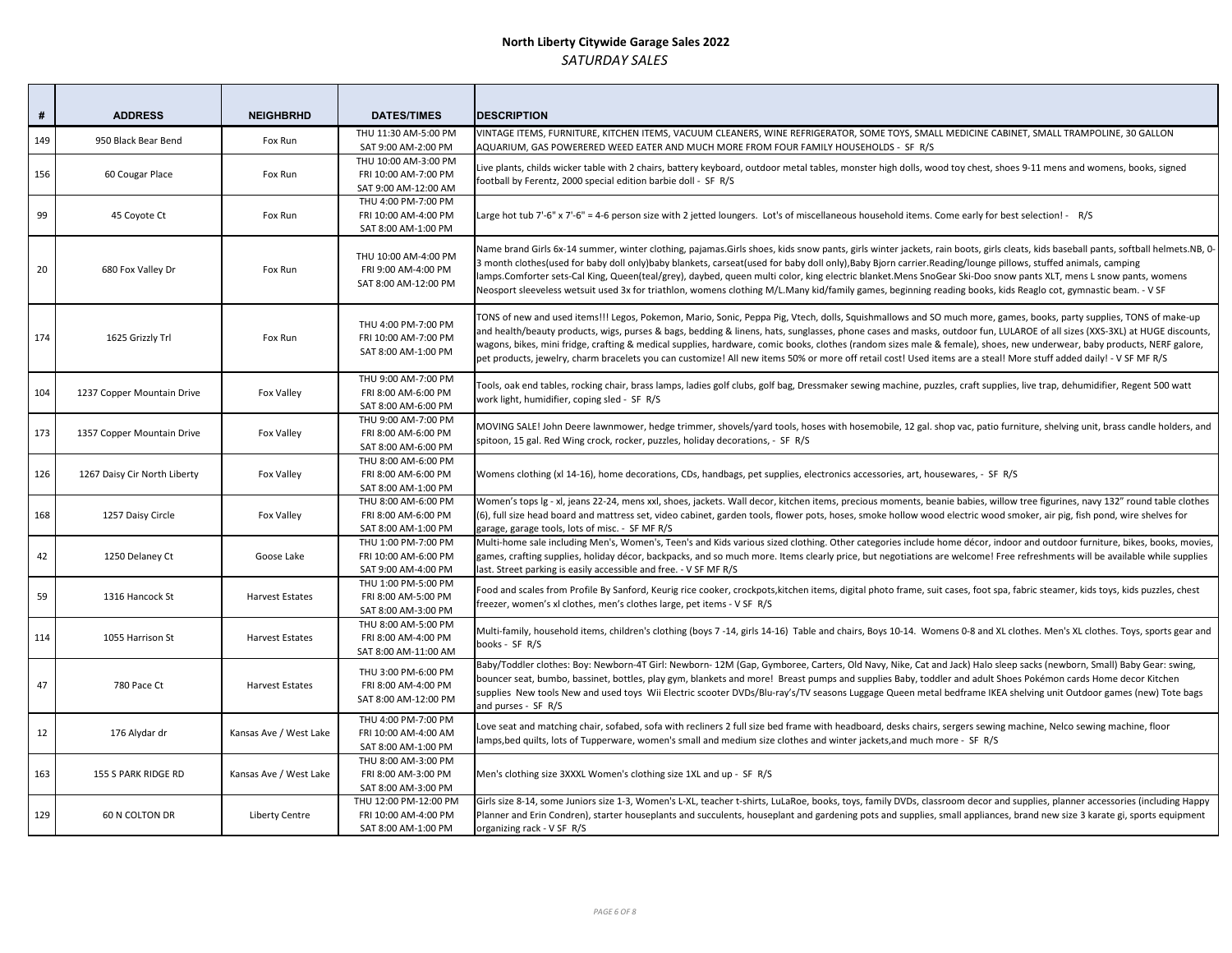| #   | <b>ADDRESS</b>            | <b>NEIGHBRHD</b>                  | <b>DATES/TIMES</b>                                                   | <b>DESCRIPTION</b>                                                                                                                                                                                                                                                                                                                                                            |
|-----|---------------------------|-----------------------------------|----------------------------------------------------------------------|-------------------------------------------------------------------------------------------------------------------------------------------------------------------------------------------------------------------------------------------------------------------------------------------------------------------------------------------------------------------------------|
| 186 | 487 N Colton Dr           | <b>Liberty Centre</b>             | THU 7:00 AM-7:00 PM<br>FRI 7:00 AM-7:00 PM<br>SAT 7:00 AM-1:00 PM    | Multi-family sale with girls clothing sizes 3 months up to size 12 (lots of like new north fa<br>dresses (sizes 6/12 to 8/10), lots of brand new DotDotSmile dresses for close out prices,<br>pump, medela bottles and more), Hawkeye quilt, Minnie Mouse 12V ride on car, pink ra<br>luggage, Kate spade purse and matching wallet, genuine pearl set, household and kitcher |
| 36  | 477 N. Colton             | <b>Liberty Centre</b>             | THU 9:00 AM-4:00 PM<br>FRI 9:00 AM-4:00 PM<br>SAT 9:00 AM-1:00 PM    | Don't miss this sale! Baby gear:stroller, pack-play, high chair, beast feeding supplies includ<br>names: Nike, Under Armour, Old Navy. Woman's L-XXL. Men XXL. Shoes, cleats, baseball                                                                                                                                                                                        |
| 121 | 520 W Cherry St.          | <b>Liberty Centre</b>             | THU 8:00 AM-8:00 PM<br>FRI 9:00 AM-5:00 PM<br>SAT 10:00 AM-3:00 PM   | The FRIENDS of the library annual book sale is back this year, shop the sale Thursday, Jun<br>be \$20/bag (as many as you can fit in the provided bag) or free will donation for smaller<br>on Saturday, June 11 during the FRIENDS of the Library Book Sale. Bake Sale will run 10 A                                                                                         |
| 148 | 645 Jessie St             | Penn Meadows                      | THU 4:00 PM-8:00 PM<br>FRI 8:00 AM-8:00 PM<br>SAT 7:00 AM-3:00 PM    | Clothing, most NWT, Furniture, Shoes and Sandals NEW in BOX, Toys, Purses, Electronics                                                                                                                                                                                                                                                                                        |
| 141 | 1075 Fairview Lane        | Quail Creek                       | THU 4:00 PM-7:00 PM<br>FRI 10:00 AM-4:00 PM<br>SAT 8:00 AM-1:00 PM   | Gently used baby items: crib - complete with mattress, Graco high chair, blow-up pool w<br>with toy food, assortment of 3-4T boys clothes, Schwinn tricycle. Rocker, drop leaf table<br>headboard, foot board and frame, white metal twin bed. Air fryer, toaster oven, glasswa<br>bike. Child and adult board games. Comforters with matching pillow shams. Jewelry, wal     |
| 39  | 1165 Hauer Drive          | Quail Creek                       | THU 5:00 PM-8:00 PM<br>FRI 4:00 PM-7:00 PM<br>SAT 8:00 AM-12:00 PM   | Toddler girl clothes size 12 month-2T; Toddler girl shoes size 4-6 Toddler boy clothes size<br>bed frame; bedroom dressers; toddler toys & other misc items - V SF R/S                                                                                                                                                                                                        |
| 118 | 845 Saint Andrews Drive   | Quail Creek                       | THU 4:00 PM-7:00 PM<br>FRI 4:00 PM-7:00 PM<br>SAT 8:00 AM-11:00 AM   | boys clothes, shoes, coats, sleep sacks and swaddles:NB-2T; all seasons, great condition.<br>tables, discovery toys; men's hawkeye jackets never worn w/price tags size large &xlarge                                                                                                                                                                                         |
| 96  | 388 Sugar Creek Ln. apt A | Quail Creek                       | THU 9:00 AM-12:00 PM<br>FRI 9:00 AM-12:00 PM<br>SAT 9:00 AM-12:00 PM | womens clothing sizes L and XL - 1950's Persian lamb opera swing cape - Waterford cryst<br>bakeware (some new items) - Plana portable gas stove (new still in plastic) - Farberware<br>collectible china and pottery items - cat litter boxes litter and dry food - more. Please p                                                                                            |
| 45  | 50 Colton Drive S         | Quail Ridge / Quail Ridge<br>Park | THU 10:00 AM-3:00 PM<br>FRI 8:00 AM-3:00 PM<br>SAT 8:00 AM-1:00 PM   | BABY! Gender neutral and boy clothing NB-9mos. Baby Gap, Old Navy, Burt's Bee's, Carte<br>athletic - casual - business casual - business formal. Nike, American Eagle, Forever 21, Lo<br>ceramics - frames - linen - bedding - pillows - holiday. KITCHEN! Small appliances - glassv<br>equip. CASH OR VENMO. - V SF                                                          |
| 51  | 445 Anne Blvd             | <b>Scanlon Farms</b>              | THU 4:00 PM-8:00 PM<br>FRI 9:00 AM-3:00 PM<br>SAT 9:00 AM-2:00 PM    | Black metal dining table 48"Wx28"Dx30"H + 4 chairs, white queen headboard w/matchir<br>47"Wx20"Dx30"H and 50" Sony TV. White shelf 49"Wx18"Tx12"D. Towels, blankets, twin<br>Suitcases, baskets, printers' drawer. Men's suit size 42-46, ties, dress shirts 35/17.5, dres<br>10 dress & athletic shoes, Ugg boots & slippers. Stadium seats, coolers, bats, helmets. La      |
| 187 | 3667 Murphy Ct NE         | <b>Scanlon Farms</b>              | THU 7:00 PM-8:00 PM<br>FRI 7:00 PM-8:00 PM<br>SAT 8:00 AM-12:00 PM   | All items priced to sell! Cash only - Brown wood grain black wrought iron console table w<br>recorders, 2 zebco fishing rods tackle & box, lawn chairs, deflated basketball, assort gard<br>throw pillows, black tv monitor stand, XL-XXL brand name new and gently used women's<br>assorted jewelry, pet supplies, household decor, variety music CDs, rugs, patio black mes |
| 29  | 1170 Salm Dr              | <b>Scanlon Farms</b>              | THU 1:00 PM-4:00 PM<br>FRI 9:00 AM-4:00 PM<br>SAT 9:00 AM-4:00 PM    | Graco Baby Travel System (car seat and stroller), Toddler Boys size 24-3T, Toddler Girls si<br>tags size 4-8, Baby/Toddler toys and books - SF                                                                                                                                                                                                                                |
| 115 | 1245 salm dr              | <b>Scanlon Farms</b>              | THU 7:30 AM-12:00 PM<br>FRI 8:00 AM-12:00 PM<br>SAT 8:00 AM-12:00 PM | Just moved in and cleaning out! home decor boys clothes 8 to 12 above ground pool sup<br>SF R/S                                                                                                                                                                                                                                                                               |
| 111 | 521 N. Dubuque St.        | West Penn Street /<br>Central NL  | THU 10:30 AM-7:00 PM<br>FRI 10:30 AM-7:00 PM<br>SAT 7:00 AM-12:00 PM | Girls baby/kids clothing- sizes newborn up to 4T(lots) Shoes- infant up to 10c. All season<br>Step 2 outside playhouse, Little Tikes picnic table with umbrella, swingset, umbrella strol<br>sizes 8.5, woman's accessories. Coach purses, home decor, kitchen items and a lot of mi                                                                                          |

ace, under armor, Nike, converse, champion, adidas), gently used DotDotSmile women and mens clothing in various sizes, baby items (high chair, car seat, spectra izer motorbike, motorbike helmet, games, books, and toys, weight bench, tools, n items and much more. - V SF MF R/S

ling pumps and bottles. Crib bedding. Girl clothing: newborn to 14. Boys 10-14. Brand pants some nwt. Home decor, toys and more! - MF R/S

ne 9 through Saturday, June 11 during normal business hours at the library. Cost will purchases. The Junior Optimists (J.O.I.) are hosting their first fundraiser, a Bake Sale AM to 3 PM or while supplies last. Cash or check only. - R/S

HUGE SALE!! DONT MISS!! - V SF MF R/S

ith canopy, booster seat, Paw Patrol training potty, 2 - castle play tents, play kitchen e, oval coffee table, 2 - candlestick lamps, old antique brass bed complete with ire. Tower stereo system with 2 speakers, multi-disc CD player, recumbent exercise l décor, 6 ft artificial tree, and much more. - SF R/S

Ther girl clothes size 12 month-2T; Toddier girl shoes size 10; The chousehold items; queen

includes addidas, nike, hawkeyes, packers. bouncers, highchairs, walkers, activity es, discovers, discovers, dengtets oven water in peare ware ware wiprice tags in tementers for the size then i<br>In tem crockpots, toasters, toaster oven, platters, bake ware, kitchen items - V SF R/S

tal wine glasses (set of 4 new) - Belleek china Horn of Plenty - kitchen cookware 2 burner electric cook top - vintage desk chair and wood card table - some ark in street. - SF

er's. Blankets - bath - accessories. WOMENS! Clothing sizes XS, S, M, L & 6, 8, 10, 12: ft, The Limited. MENS! Clothing size M: athletic. Under Armour, Nike. HOME! Decor ware - pans - bowls. SPORTING! Snowboard - baseball & softball bats - exercise

ng nightstand, end tables, bar chairs, full length floor mirrors, wooden desk 8 queen bedding, IKEA shams, duvets, comforters, pillows. Holiday decorations. ss pants 38-42. Women's dress tops & slacks, sweaters, t-shirts S, M & L, jeans, size 7-10 auguediation dress, Shoeseats and Suddoor suggers. Stading Boots, Seats, 2016 R/S

vith wine rack & matching bar stools, snow blower, chain saw, handheld tape fen stakes, assort color curtains, bedding, shower curtain, black round table cloth, s pants, tops, sweaters, dresses, jackets, vests, coats, 8.5 dress shoes, boots, purses, sh curtains, new and gently used camping cookware - SF R/S

ize 12 month-18 month, Maternity S/M/L, Ladies Cocktail dresses never worn with

plies longerber baskets various DVD and books small furniture kitchen supplies - V

s. Baby accessories, toys, puzzles, books, stuffed animals. Melissa and Doug items. ller. Boys potty seats. Mens clothing-sizes L/XL, Woman's clothing- sizes M/L, shoesisc. - V SF R/S